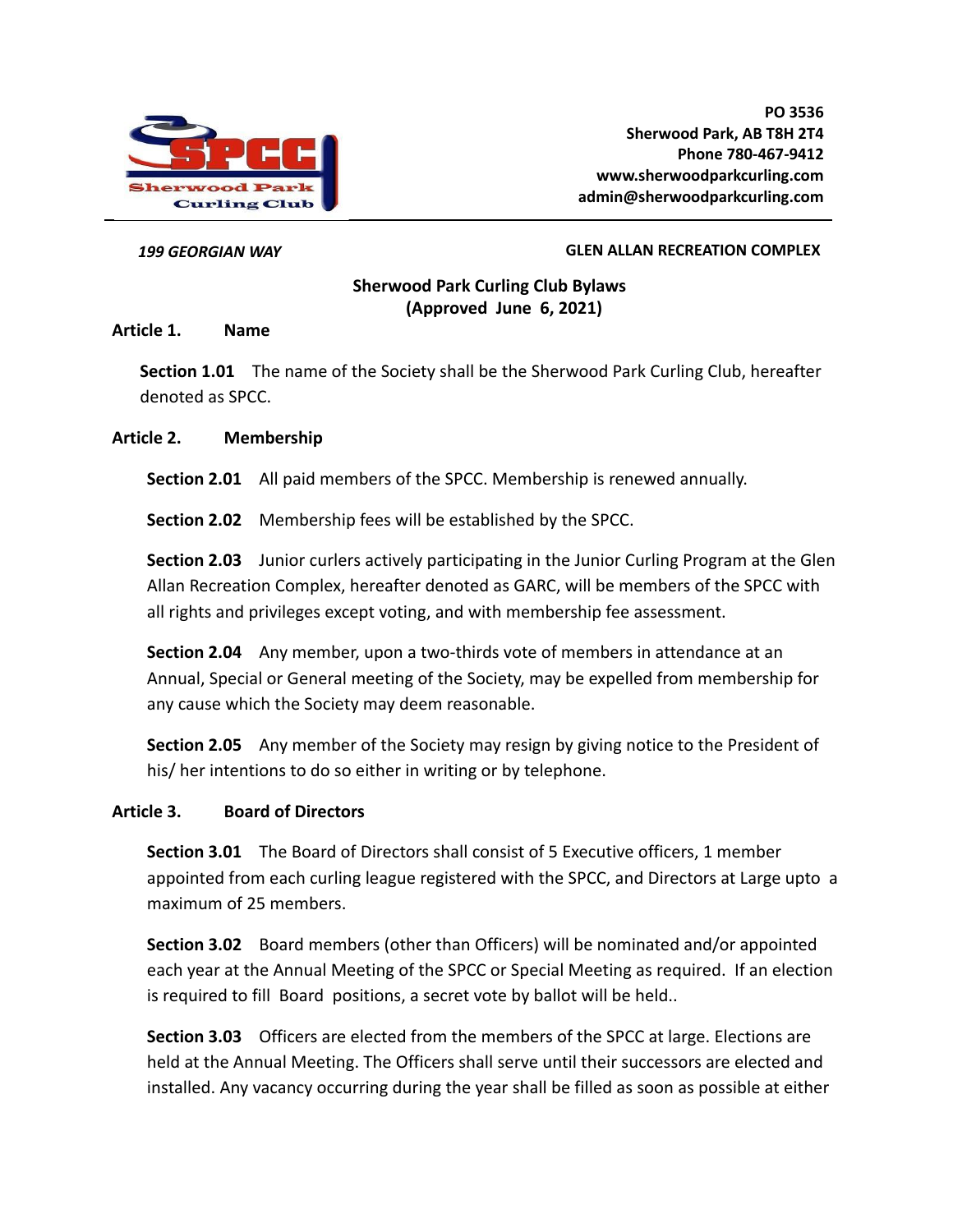the next Annual, a Special or a General meeting of the membership. Any member in good standing shall be eligible for any office in the Society.

**Section 3.04** Meetings shall be held as often as required with a minimum 3 meetings per season.

**Section 3.05** It shall be the duty of the Board of Directors to manage the affairs of the Society.

**Section 3.06** Any Board member , upon a two-thirds vote of members in attendance at an Annual, Special or General meeting of the Society, may be expelled from membership for any cause which the Society may deem reasonable.

**Section 3.07** The SPCC Club Manager will be a non voting ex-officio member of the Board of Directors and the Executive.

## **Article 4. Executive Officers**

**Section 4.01** Executive Officer positions are President, President Elect, Past President, Secretary and Treasurer

- **(a)** President The President, when present, shall preside over Board meetings, the Annual General meeting as well as any Special and General meetings of the SPCC. The President is the Chair of the Executive Committee. He/she shall be an ex-officio member of all Committees. The President shall oversee the affairs of the Board and act as a spokesperson for the Society. The President shall have signing authority for the SPCC.
- **(b)** President Elect The President Elect shall preside over any meetings of the SPCC in the absence of the President and shall assist the President when requested. The President Elect is a member of the Executive Committee. The President Elect shall have signing authority for the SPCC.
- **(c)** Past President The Past President shall ensure a smooth transition of the President and assist any of the Board Members as requested. The Past President is a member of the Executive Committee. The Past President shall have signing authority for the SPCC.
- **(d)** Secretary The Secretary shall attend all meetings of the SPCC and of the Board and shall keep accurate minutes of the same. The Secretary is a member of the Executive Committee. He/ she shall have charge of all the correspondence of the SPCC Board under the direction of the President and the Board. He/ she shall keep such records and correspondence as may be directed. The Secretary shall have signing authority for the SPCC.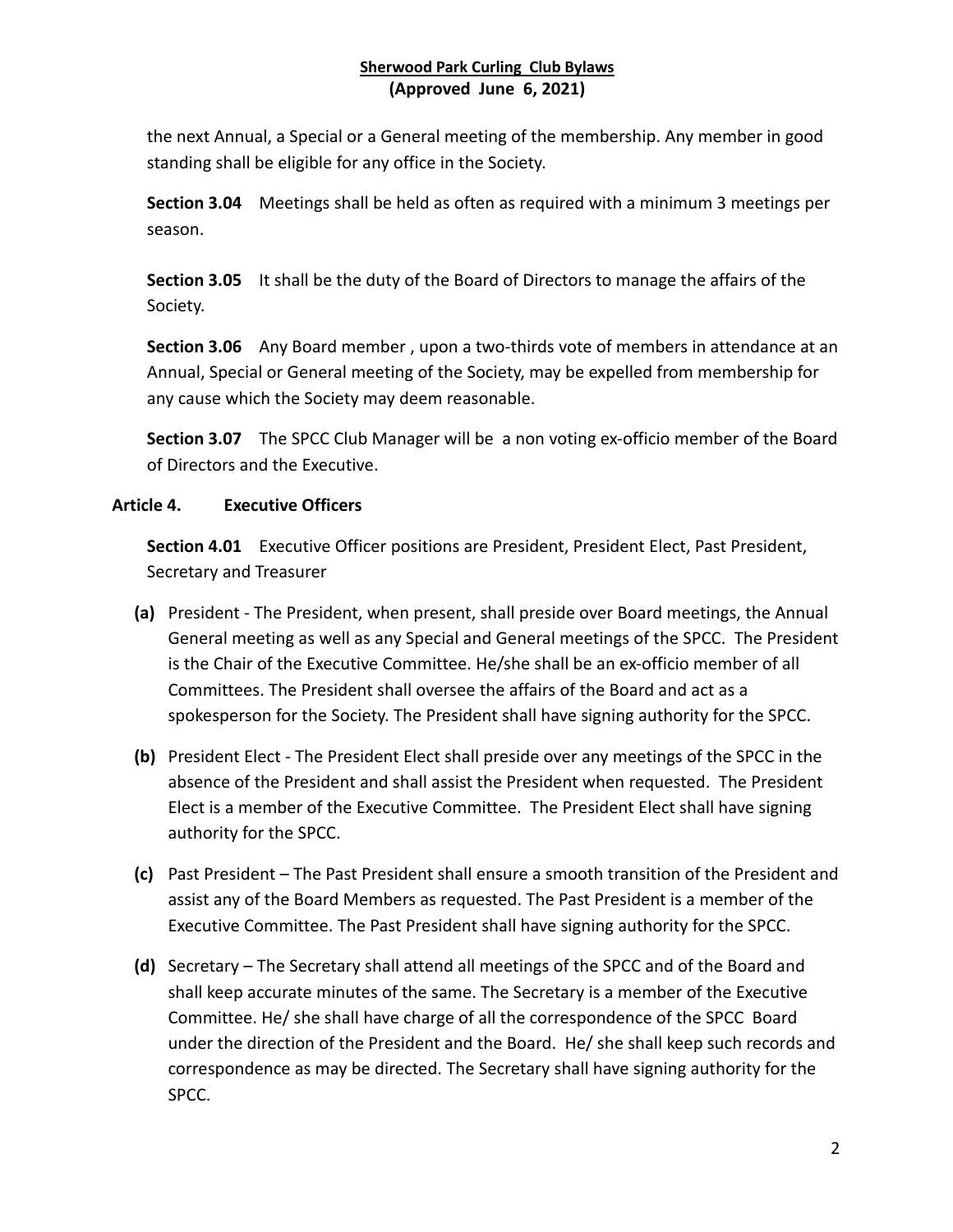**(e)** Treasurer – The Treasurer shall oversee the receipt of all monies paid to the SPCC and ensure the deposit of the same in whatever bank the Board may order. He/ she shall oversee the proper accounting of the funds of the SPCC and ensure such books and records are kept as may be directed by the Board. He/ she shall present a full account of the receipts and disbursements to the Board at regular Board meetings and shall ensure the books are prepared for submission to the Annual Meeting. A statement of the financial position of the SPCC, duly reviewed by an accounting firm, is submitted to the Annual Meeting and upon approval the Treasurer shall submit a copy of the same to the Secretary for the records of the SPCC. The Treasurer is a member of the Executive Committee. The Treasurer shall have signing authority for the SPCC.

## **Article 5. Audit**

**Section 5.01** The books, accounts and records of the Treasurer and Secretary shall be audited at least once each year by a duly qualified accountant. A complete and properly reviewed statement of the standing of the books for the previous year shall be submitted at the Annual General Meeting of the Society. The fiscal year end of the Society in each year will be May 31.

**Section 5.02** The books and records of the Society may be inspected by any member of the Society at the Annual Meeting provided for herein or at any time, upon giving reasonable notice and arranging a time satisfactory to the officer or officers having charge of the same. Each officer of the Board shall at all times have access to such books and records.

## **Article 6. Annual, Special or General Meetings of the Membership**

**Section 6.01** The Society shall hold an Annual Meeting on or before May 31 in each year, of which due notice of the meeting shall be given to all members electronically, by telephone or in print, no later than thirty (30) days in advance.

**Section 6.02** If due to unusual circumstances, the Annual General Meeting is not held before May 31, it will be held as soon as possible thereafter. Meetings may be held in person and/or by electronic means.

**Section 6.03** Any person entitled to attend a meeting of Members may vote and otherwise participate in the meeting by means of a telephonic, electronic or other communication facility that permits all participants to communicate adequately with each other during the meeting, if SPCC makes available such a communication facility. A Person participating in a meeting of members by such means is deemed to be present at the meeting.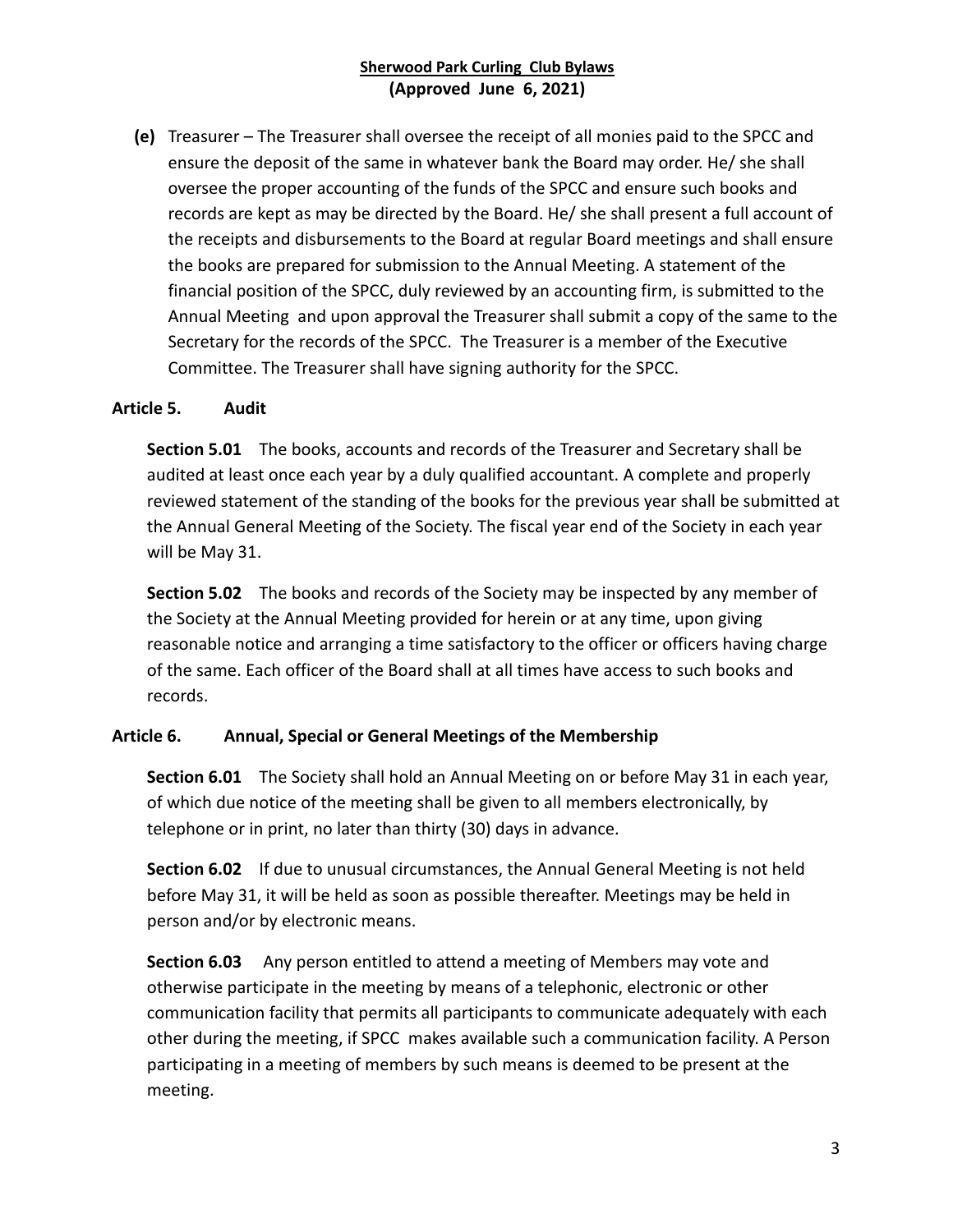**Section 6.04** Any Special or General meetings of the Society may be called at any time by the Board of Directors. Due notice of the meeting shall be given to all members electronically, by telephone and/ or in print fifteen (15) days in advance.

**Section 6.05** Eight (8) members in good standing of the Society shall constitute a quorum at any Annual Meeting, Special Meeting, or General Meeting of the SPCC.

## **Article 7. Voting**

**Section 7.01** Any member in good standing shall have the right to vote at any Annual, Special or General meeting of the Society.

**Section 7.02** Meeting Held By Electronic Means. Directors who call a meeting of Members may determine that:

**7.02.1** the meeting shall be held entirely by means of a telephonic, electronic or other communication facility that permits all participants to communicate with each other during the meeting; and

**7.02.2** any vote shall be held entirely by means of a telephonic, electronic or other communication facility that SPCC has made available for that purpose.

# **Article 8. Remuneration**

**Section 8.01** No member of the Board of Directors shall receive any remuneration for his/ her services.

# **Article 9. Borrowing Powers**

**Section 9.01** For the purpose of carrying out its objectives, the Society may borrow, raise or secure the payment of money in such manner as it deems fit.

## **Article 10. Amendments**

**Section 10.01** These bylaws may be altered, amended, repealed or added to at a General Meeting by a Special Resolution, by a three-quarters (3/4) majority vote of those present and voting, a quorum being present, and notice of action proposed having been included in a written notice of the meeting, sent to all Board members at least thirty (30) days prior to the meeting at which the proposed action is to be taken.

## **Article 11. Dissolution**

**Section 11.01** Subject to sub-section XI.02 of this Article, if the Society is dissolved, upon dissolution, the entire assets thereof, after its just debts are paid, shall be distributed to a charitable organization or organizations, or to a municipal government or governments, in